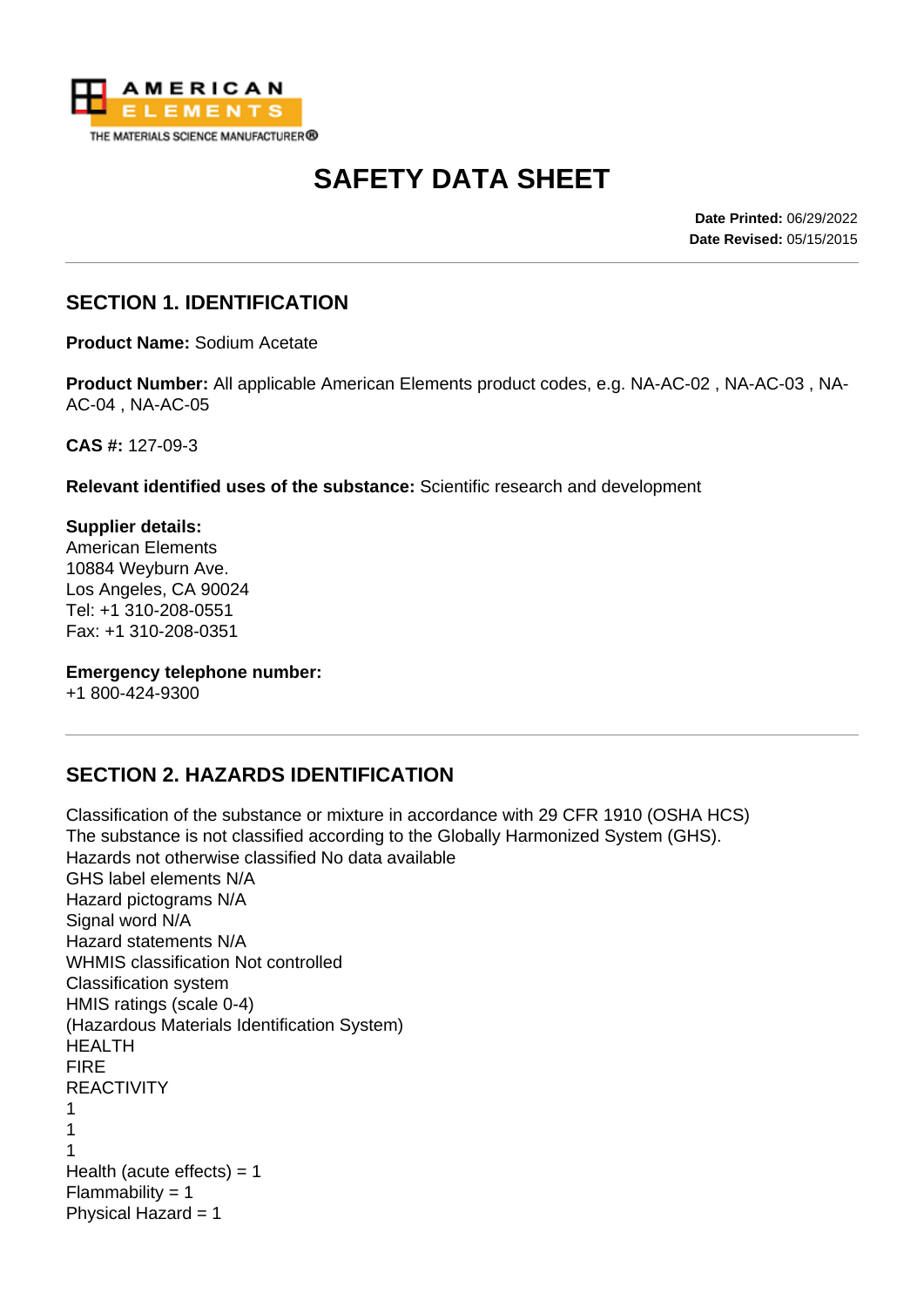Other hazards Results of PBT and vPvB assessment PBT: N/A vPvB: N/A

#### **SECTION 3. COMPOSITION/INFORMATION ON INGREDIENTS**

**Substances** CAS No. / Substance Name: 127-09-3 Sodium acetate Identification number(s): EC number: 204-823-8

#### **SECTION 4. FIRST AID MEASURES**

Description of first aid measures If inhaled: Supply patient with fresh air. If not breathing, provide artificial respiration. Keep patient warm. Seek immediate medical advice. In case of skin contact: Immediately wash with soap and water; rinse thoroughly. Seek immediate medical advice. In case of eye contact: Rinse opened eye for several minutes under running water. Consult a physician. If swallowed: Seek medical treatment. Information for doctor Most important symptoms and effects, both acute and delayed: No data available Indication of any immediate medical attention and special treatment needed: No data available

## **SECTION 5. FIREFIGHTING MEASURES**

Extinguishing media

Suitable extinguishing agents Carbon dioxide, extinguishing powder or water spray. Fight larger fires with water spray or alcohol resistant foam.

Special hazards arising from the substance or mixture

If this product is involved in a fire, the following can be released:

Carbon monoxide and carbon dioxide

Sodium oxide

Advice for firefighters

Protective equipment:

Wear self-contained respirator.

Wear fully protective impervious suit.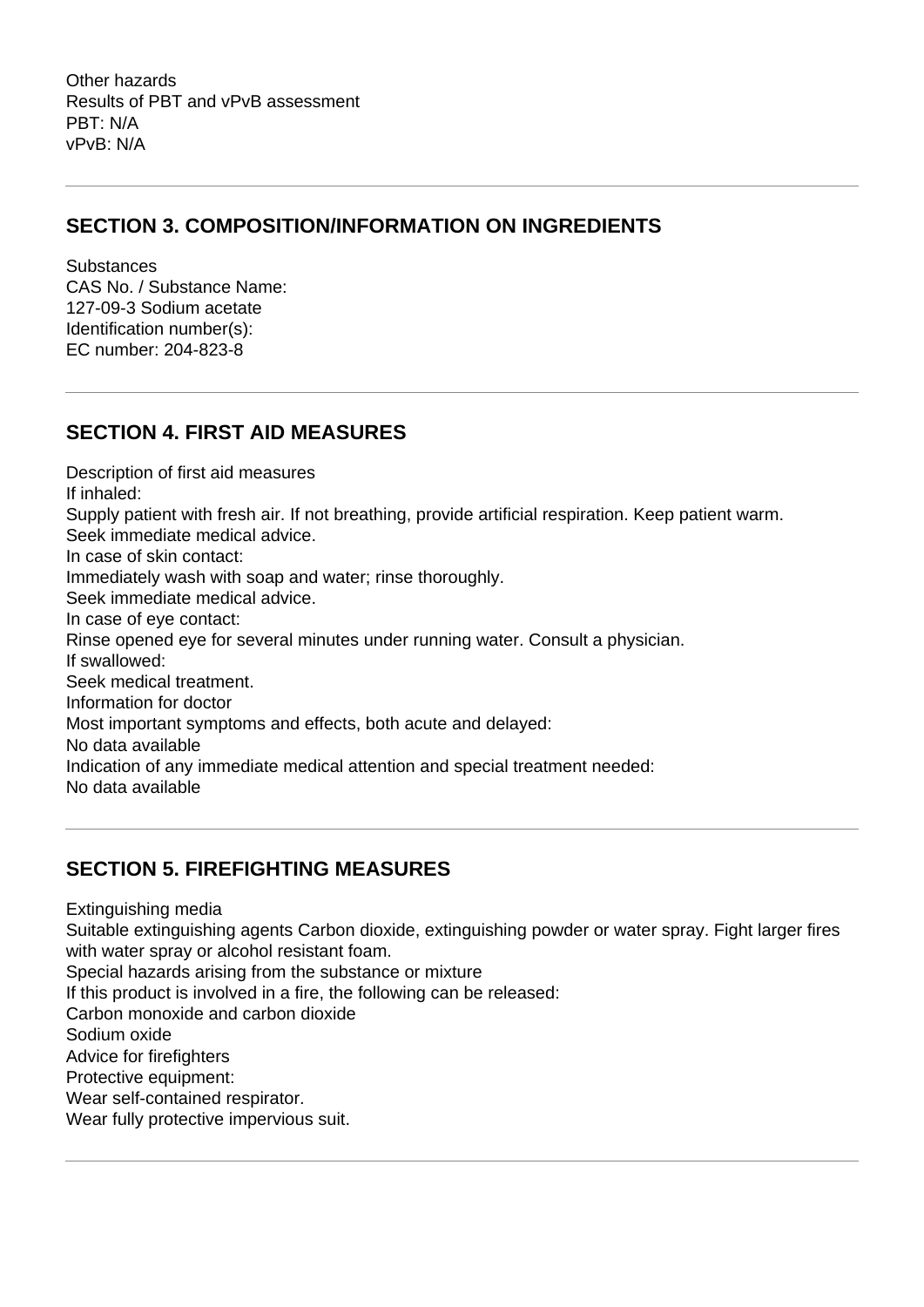# **SECTION 6. ACCIDENTAL RELEASE MEASURES**

Personal precautions, protective equipment and emergency procedures Use personal protective equipment. Keep unprotected persons away. Ensure adequate ventilation Environmental precautions: Do not allow material to be released to the environment without official permits. Methods and materials for containment and cleanup: Pick up mechanically. Prevention of secondary hazards: No special measures required. Reference to other sections See Section 7 for information on safe handling See Section 8 for information on personal protection equipment. See Section 13 for disposal information.

## **SECTION 7. HANDLING AND STORAGE**

**Handling** 

Precautions for safe handling Keep container tightly sealed. Store in cool, dry place in tightly closed containers. Information about protection against explosions and fires: No data available Conditions for safe storage, including any incompatibilities Requirements to be met by storerooms and receptacles: No special requirements. Information about storage in one common storage facility: Store away from oxidizing agents. Store away from water/moisture. Further information about storage conditions: This product is hygroscopic. Store under dry inert gas. Keep container tightly sealed. Store in cool, dry conditions in well-sealed containers. Protect from humidity and water. Specific end use(s) No data available

## **SECTION 8. EXPOSURE CONTROLS/PERSONAL PROTECTION**

Additional information about design of technical systems:

Properly operating chemical fume hood designed for hazardous chemicals and having an average face velocity of at least 100 feet per minute.

Control parameters

Components with limit values that require monitoring at the workplace:

None.

Additional information: No data

Exposure controls

Personal protective equipment

Follow typical protective and hygienic practices for handling chemicals.

Keep away from foodstuffs, beverages and feed.

Remove all soiled and contaminated clothing immediately.

Wash hands before breaks and at the end of work.

Maintain an ergonomically appropriate working environment.

Breathing equipment: Use suitable respirator when high concentrations are present. Protection of hands: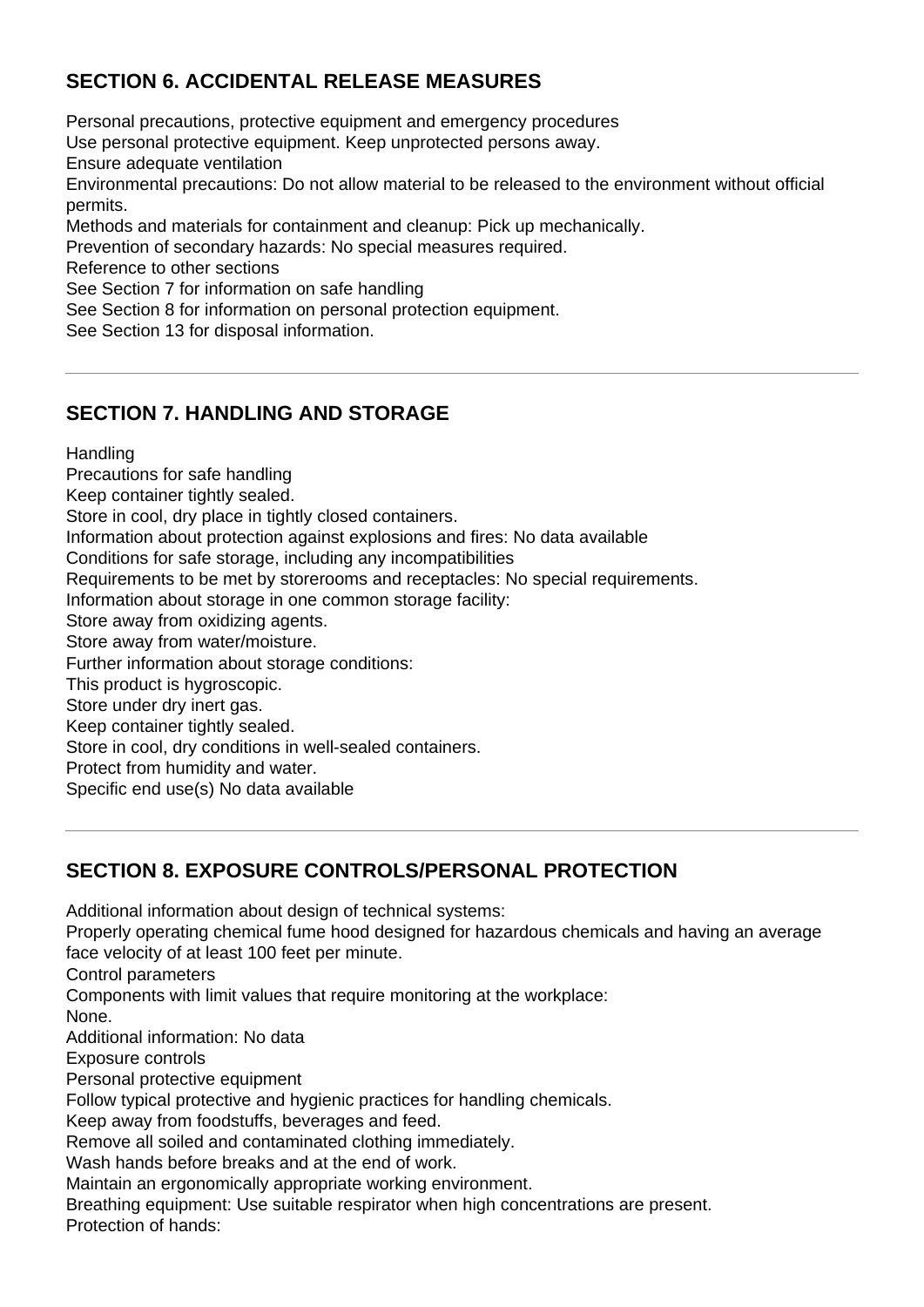Impervious gloves Inspect gloves prior to use. The selection of suitable gloves not only depends on the material, but also on quality. Quality will vary from manufacturer to manufacturer. Penetration time of glove material (in minutes) No data available Eye protection: Safety glasses Body protection: Protective work clothing.

#### **SECTION 9. PHYSICAL AND CHEMICAL PROPERTIES**

Information on basic physical and chemical properties Appearance: Form: Powder Color: White Odor: No data available Odor threshold: No data available. pH (50 g/l) at 20 °C (68 °F): 7.5-9 Melting point/Melting range: 324 °C (615 °F) Boiling point/Boiling range: No data available Sublimation temperature / start: No data available Flash point: > 110 °C (> 230 °F) Flammability (solid, gas) No data available. Ignition temperature: No data available Decomposition temperature: No data available Autoignition: No data available. Danger of explosion: Product does not present an explosion hazard. Explosion limits: Lower: No data available Upper: No data available Vapor pressure: N/A Density at 20 °C (68 °F): 1.528 g/cm<sup>3</sup> (12.751 lbs/gal) Bulk density at 20  $^{\circ}$ C (68  $^{\circ}$ F): 520 kg/m<sup>3</sup>

Relative density No data available. Vapor density N/A Evaporation rate N/A Solubility in / Miscibility with Water at 20 °C (68 °F): 1.19 g/l Soluble Partition coefficient (n-octanol/water): No data available. Viscosity: Dynamic: N/A Kinematic: N/A 38.0.2 Other information No data available

## **SECTION 10. STABILITY AND REACTIVITY**

Reactivity No data available Chemical stability Stable under recommended storage conditions. Thermal decomposition / conditions to be avoided: Decomposition will not occur if used and stored according to specifications.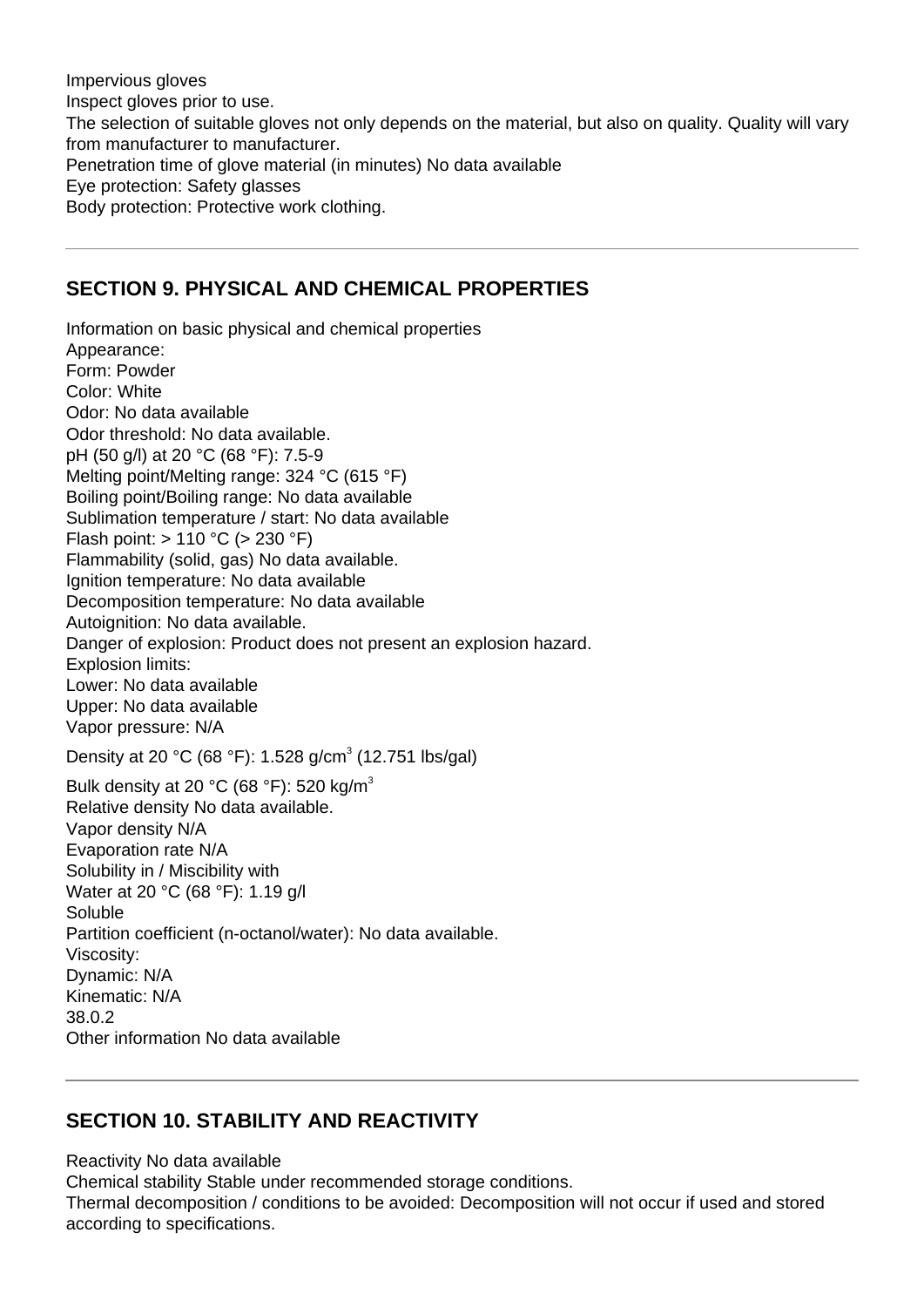Possibility of hazardous reactions No dangerous reactions known Conditions to avoid No data available Incompatible materials: Oxidizing agents Water/moisture Hazardous decomposition products: Carbon monoxide and carbon dioxide Sodium oxide

# **SECTION 11. TOXICOLOGICAL INFORMATION**

Information on toxicological effects Acute toxicity: The Registry of Toxic Effects of Chemical Substances (RTECS) contains acute toxicity data for this substance. LD/LC50 values that are relevant for classification: Oral LD50 3530 mg/kg (rat) Skin irritation or corrosion: May cause irritation Eye irritation or corrosion: May cause irritation Sensitization: No sensitizing effects known. Germ cell mutagenicity: No effects known. Carcinogenicity: No classification data on carcinogenic properties of this material is available from the EPA, IARC, NTP, OSHA or ACGIH. Reproductive toxicity: No effects known. Specific target organ system toxicity - repeated exposure: No effects known. Specific target organ system toxicity - single exposure: No effects known. Aspiration hazard: No effects known. Subacute to chronic toxicity: The Registry of Toxic Effects of Chemical Substances (RTECS) contains multiple dose toxicity data for this substance. Additional toxicological information: To the best of our knowledge the acute and chronic toxicity of this

substance is not fully known.

## **SECTION 12. ECOLOGICAL INFORMATION**

**Toxicity** 

Aquatic toxicity: No data available

Persistence and degradability No data available

Bioaccumulative potential No data available

Mobility in soil No data available

Additional ecological information:

Do not allow material to be released to the environment without official permits.

Do not allow undiluted product or large quantities to reach groundwater, water courses, or sewage systems.

Avoid transfer into the environment.

Results of PBT and vPvB assessment

PBT: N/A

vPvB: N/A

Other adverse effects No data available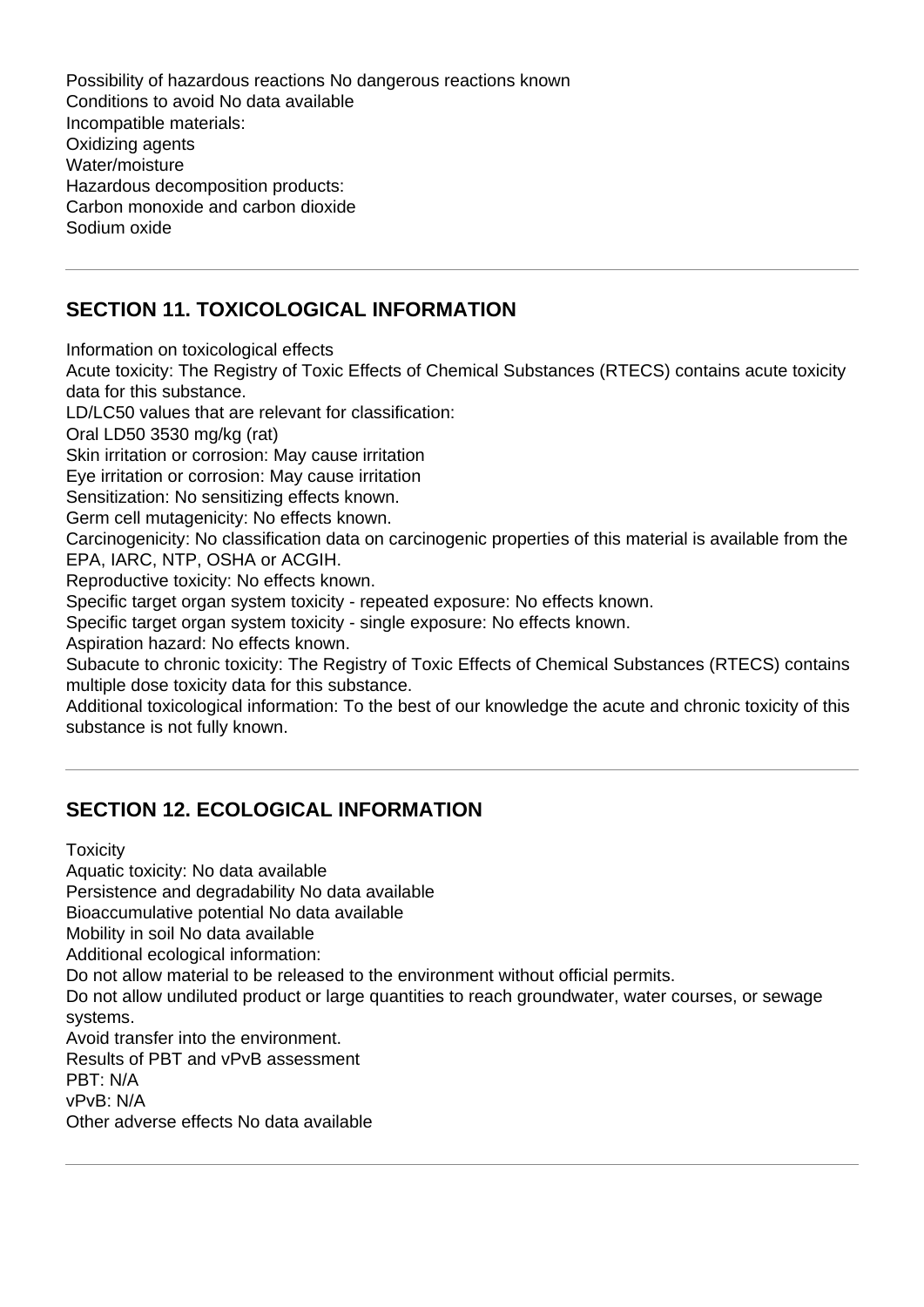# **SECTION 13. DISPOSAL CONSIDERATIONS**

Waste treatment methods Recommendation Consult official regulations to ensure proper disposal. Uncleaned packagings: Recommendation: Disposal must be made according to official regulations. Recommended cleansing agent: Water, if necessary with cleansing agents.

#### **SECTION 14. TRANSPORT INFORMATION**

UN-Number DOT, ADN, IMDG, IATA N/A UN proper shipping name DOT, ADN, IMDG, IATA N/A Transport hazard class(es) DOT, ADR, ADN, IMDG, IATA Class N/A Packing group DOT, IMDG, IATA N/A Environmental hazards: N/A Special precautions for user N/A Transport in bulk according to Annex II of MARPOL73/78 and the IBC Code N/A Transport/Additional information: DOT Marine Pollutant (DOT): No UN "Model Regulation": -

#### **SECTION 15. REGULATORY INFORMATION**

Safety, health and environmental regulations/legislation specific for the substance or mixture GHS label elements N/A Hazard pictograms N/A Signal word N/A Hazard statements N/A National regulations All components of this product are listed in the U.S. Environmental Protection Agency Toxic Substances Control Act Chemical substance Inventory. All components of this product are listed on the Canadian Domestic Substances List (DSL). SARA Section 313 (specific toxic chemical listings) Substance is not listed. California Proposition 65 Prop 65 - Chemicals known to cause cancer Substance is not listed. Prop 65 - Developmental toxicity Substance is not listed. Prop 65 - Developmental toxicity, female Substance is not listed. Prop 65 - Developmental toxicity, male Substance is not listed. Information about limitation of use: For use only by technically qualified individuals. Other regulations, limitations and prohibitive regulations Substance of Very High Concern (SVHC) according to the REACH Regulations (EC) No. 1907/2006. Substance is not listed. The conditions of restrictions according to Article 67 and Annex XVII of the Regulation (EC) No 1907/2006 (REACH) for the manufacturing, placing on the market and use must be observed.

Substance is not listed.